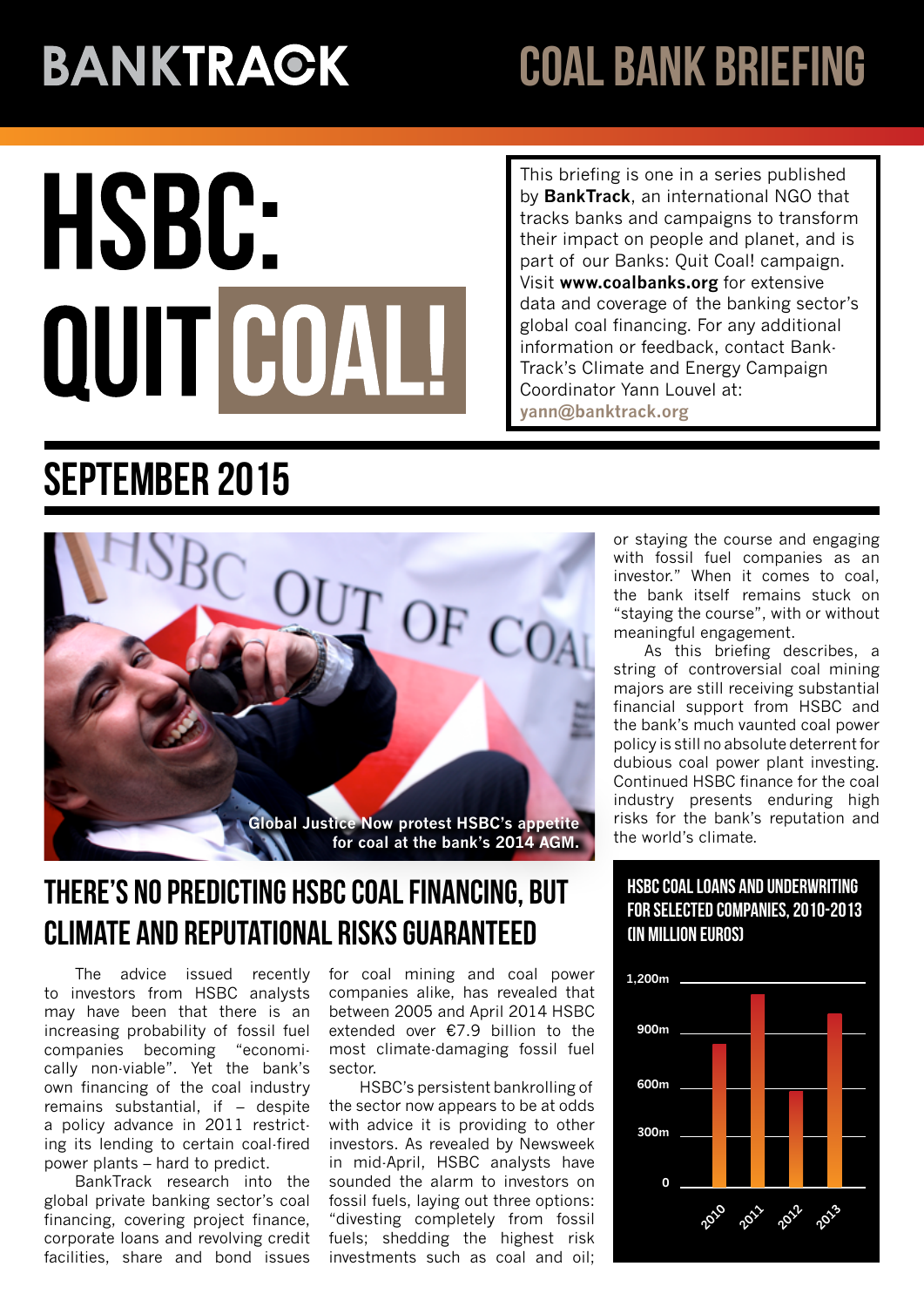• For Drummond, a US\$250 million bond issue in 2009 and two revolving credit facilities of US\$550 million in 2010 and US\$750 million in 2012.

For Glencore, several corporate loans, revolving credit facilities, share issues and bond issues since 2010, the latest being a €700 million bond issue and a €6.6 billion revolving credit facility (involving 71 banks in total) in 2014.

BankTrack and PAX believe it is now incumbent on HSBC to reconsider its business relationships with Drummond and Glencore. We are calling for a precautionary suspenthe companies have contributed

sion of new investments until covering at least some of its financing to coal mining and coal

# Happy Still to Be in Coal – the limits of policy coverage

# HSBC coal investments not helping human rights in Colombia

A string of abuses and controversies linked to coal mining regions in Colombia has surfaced in recent years. Also surfacing are concerns about HSBC financing for projects and companies that are alleged to have ties to some of the worst offenders – the bank's involvement in Colombia's coal mining sector is extensive and highly problematic.

The vast Cerrejón mine in the La Guajira region of Colombia, covering 69,000 hectares, has – according to Colombian campaigners – forcibly displaced farming communities, polluted water supplies and destroyed sacred sites. The Cerrejón mine is one-third owned by the mining giant BHP Billiton that once again in 2014 enjoyed financial support from HSBC. As too did Anglo American and Glencore, BHP Billiton's partners in Cerrejón. Between 2009 and May 2013, HSBC's total involvement in companies behind Cerrejón amounted to £3.133 billion.

Pre-dating the Cerrejón mine are even muddier Colombian coal associations that BankTrack believes HSBC must acknowledge and act on. They relate to the internal conflict and paramilitary violence that have gripped life in the country for decades and influenced, among other things, the mining sector.

The Dutch peace movement PAX, which has worked in Colombia for over 30 years supporting victims of violence, has compiled extensive evidence of coal mining's bearing on serious human rights violations. The US miner Drummond and a fully owned subsidiary of the mining company Glencore – both notable HSBC clients – are central to PAX's people in massacres and "disapfindings.

According to PAX, in its report of June 2014 'The Dark Side of Coal: Paramilitary Violence in the Mining Region of Cesar', from 1996 onwards paramilitaries of the United Self-Defense Forces of Colombia (AUC) started operating in the vicinity of the mining concessions of Drummond and Prodeco

(Glencore's subsidiary), creating a new front in this area – the Juan Andrés Álvarez Front that quickly grew to 600 members.

"We recognise that we have responsibilities not only towards our customers, employees and shareholders, but also the countries and communities in which we operate." Douglas FLINT, HSBC GROUP CHAIRMAN, HSBC SUSTAINABILITY WEBSITE

On the basis of national police figures, it is conservatively estimated that between 1996 and 2006 the Juan Andrés Álvarez Front drove over 59,000 farmers from their land, committed at least 2,600 selective killings, murdered an estimated 500 peared" more than 240 people.

substantially to effective reconciliation for the victims of violence in their region of influence. Colombia's coal boom of recent years may be over, but thousands of victims have been left behind. HSBC investors may have some further pause for thought: why is the bank going anywhere near these types of extreme coal investments and companies? HSBC has specific policies No other bank has such a threshold when it comes to project finance for CFPPs in developed countries, though it remains unclear how the 'policy restrictions' also concretely apply to HSBC's general corporate financing. What's more, HSBC's €100 million lending in 2012 to the 450MW Tufanbeyli CFPP in Turkey (in fact fired by lignite, the most polluting form of coal, and also featuring an array of social, environmental and human rights issues) illustrates how certain power ceilings enshrined in policies can still wave through large chunks of financing for problematic projects. A certain amount of coal policy stringency may be in force at HSBC, but that alone is clearly not preventing consistently high annual volumes of coal sector financing.

PAX research has helped publicise testimonies, made under oath in legal proceedings by ex-paramilitary leaders and ex-contractors, which indicate that the mining companies Drummond and Prodeco supported the paramilitaries in a variety of ways.

Most striking is the allega-

tion from one Drummond contractor, convicted for his involvement and who handed over papers which according to him show the financial ties between Drummond and the paramilitaries, that both mining companies supported the paramilitaries both financially and materially.

Drummond and Prodeco have denied these allegations. Nonetheless, the cycle of violence in the Cesar mining region continues to this day, and the cloud hanging over the companies' Colombian operations presumably can't have escaped the attention of financiers.

HSBC, however, has been involved in several financial transactions with both Drummond and Glencore in recent years:

power projects. At issue, however, is the effectiveness of these policies when the bank's support for the coal industry continues to grow.

Bearing in mind that even in 2014 some of the coal mining sector's most impactful companies – the likes of Anglo American and BHP Billiton – remained among HSBC's clients, its mining sector policy is at best no better than banking industry standard in addressing and conducting due diligence on coal mining's usually aggressive environmental impacts. While HSBC's mining policy does contain some elements that take account of human rights, the company currently has no standalone human rights policy. Based on our research there is no evidence of systematic consideration of human rights impacts as part of the bank's due diligence process.

HSBC has been ahead of most other banks in its lending criteria to coal-fired power plants (CFPPs) following the adoption of its Energy Sector Policy in 2011, which specifically states: "We will not provide financial services which directly support new CFPPs with individual units of 500MW or more and a carbon intensity exceeding 850 g. CO2/kWh in developing countries, and 550 g. CO2/kWh in developed countries."

**The Cerrejon coal mine in Columbian is divided into three main areas - Cerrejon North Zone, Cerrejon Central Zone and Cerrejon South Zone - and stretches over 170,000 acres. Image licensed under Creative Commons: Santiago La Rotta.**